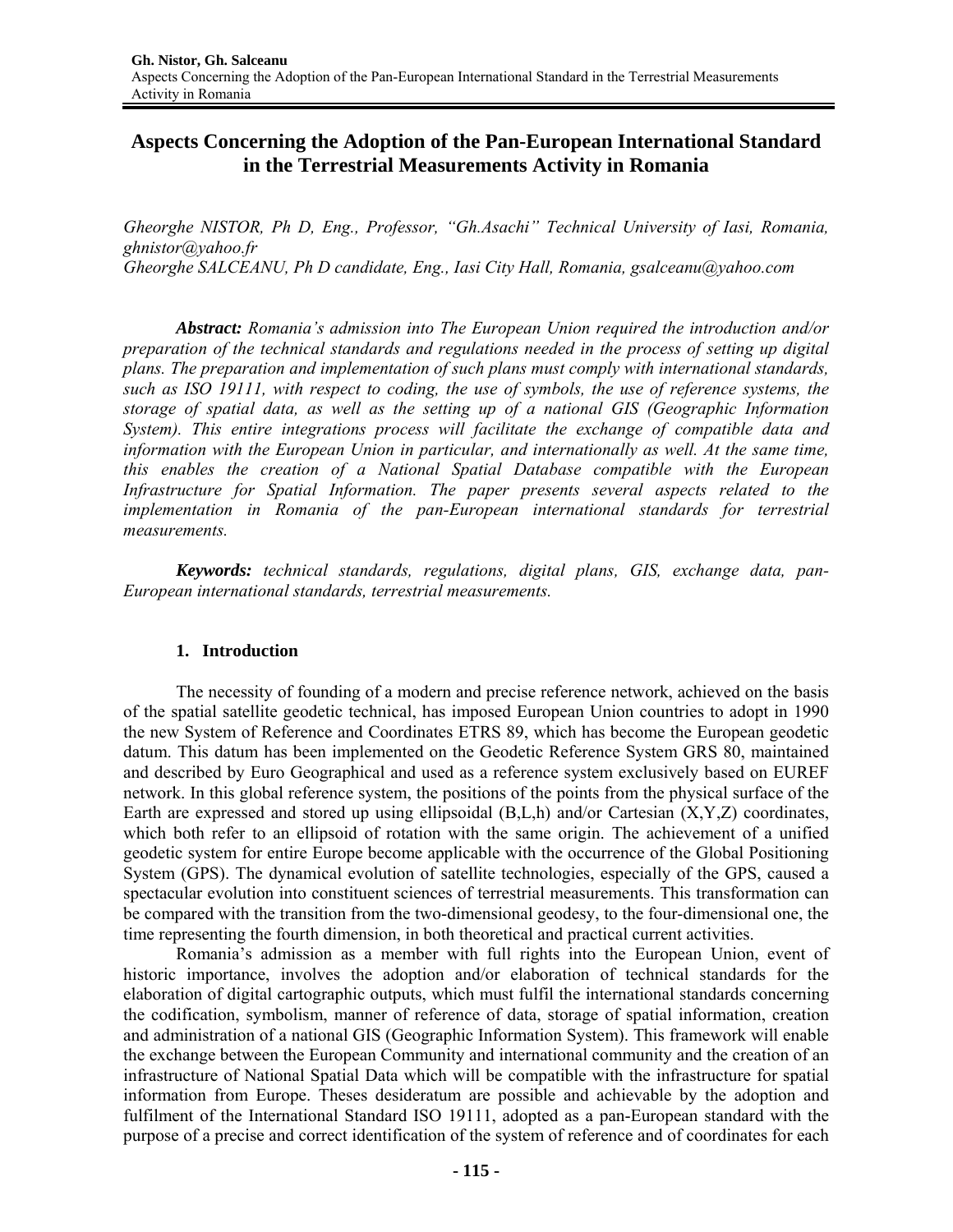member country and also with the aim of establishing the compatibility of these systems with the pan-European ones.

The adoption by Romania of the European system of reference and of coordinates which will be identified by the acronym RO-ETRS 89, involve also supplementary the use of the some systems of plane coordinates, corresponding to the use of the same cartographic projection recommended by European Commission. To fully benefit of the accuracy of the obtained data by Global Navigation Satellite System technology – GNSS, is imperatively necessary that the geodetic determinations, as well as the output of plans and maps to be based upon the same geodetic network of control, determined in the European geodetic datum ETRS 89. The fact that the utilitarian geodesy do not operate with the positions of the points from the terrestrial surface expressed in the adopted reference systems but for the most times, in plane representation systems by the mediation of cartographic projections and/or by the position vector. In order to can combine them with other type of data originating from terrestrial measurements, one needs to impose the transfer of geodetic data not only between reference systems, but even between systems of cartographic projection referred to different reference systems.

If one takes into consideration either only the achievement of the general Cadastre and of the Informational Systems from different fields, it is necessary that, for the implementations of the unique Cadastral evidence in the territorial administration, to use methods, techniques and technologies which supply quality and homogeneous precision in the data reference process. The geodetic reference thus created, which can be optimized and is interactive, with remarkable possibilities of development and actualization, can be used in the various different fields. The informatics systems achieved in this manner is based on a rigorous geodetic reference system, without which one cannot speak of correct Cadastral evidence at the level of the administrative territories of the country.

# **2. Geodetic datum**

The constitution of the cartographic database involves the definition of the space points by respect to the selected reference system. It results that the achievement of the plans and digital maps is based on the representation, in numerical format, of some graphic entities integrated into a spatial reference system. This system constitutes the geodetic datum, which consists of a set of parameters which serve as a base reference for the calculation of other parameters. This determines the position of origin, orientation of the axes of coordinate system and scale.

**The geodetic datum** (the reference system) defines an ellipsoid which serves as support in positioning a system of coordinates with respect to the Earth. Every reference ellipsoid has a unique system of axes of coordinates which cannot be associated to any other ellipsoid without a preliminary transformation (translation). In the current geo-topographic activity, one of the problems which appear is the transition of the coordinates from one datum to another one by the socalled datum transformation which is in fact a transformation of datum/geodetic coordinates.

There are two kinds of geodetic datum (Fig.1):

- **local/regional geodetic datum**, for which the chosen ellipsoid is tangent to the geoid with the purpose of approximating a region in the neighborhood of a fundamental point;
- **global/geocentric geodetic datum**, for which the centre of the ellipsoid is set to be the centre of gravity of the Earth.

In the **local datum** case, the centre of the ellipsoid is different from that of the geoid because of the datum orientation by a single astronomic station, what means that in this fundamental point the deviation of the vertical and the wave are set arbitrarily to zero. This approximation affects the positions of the other points from the geodetic network interior. Without going into details, the calculation of the coordinates of the points refer to a certain geodetic datum/ellipsoid will be different of those calculated with respect to another datum the ellipsoids and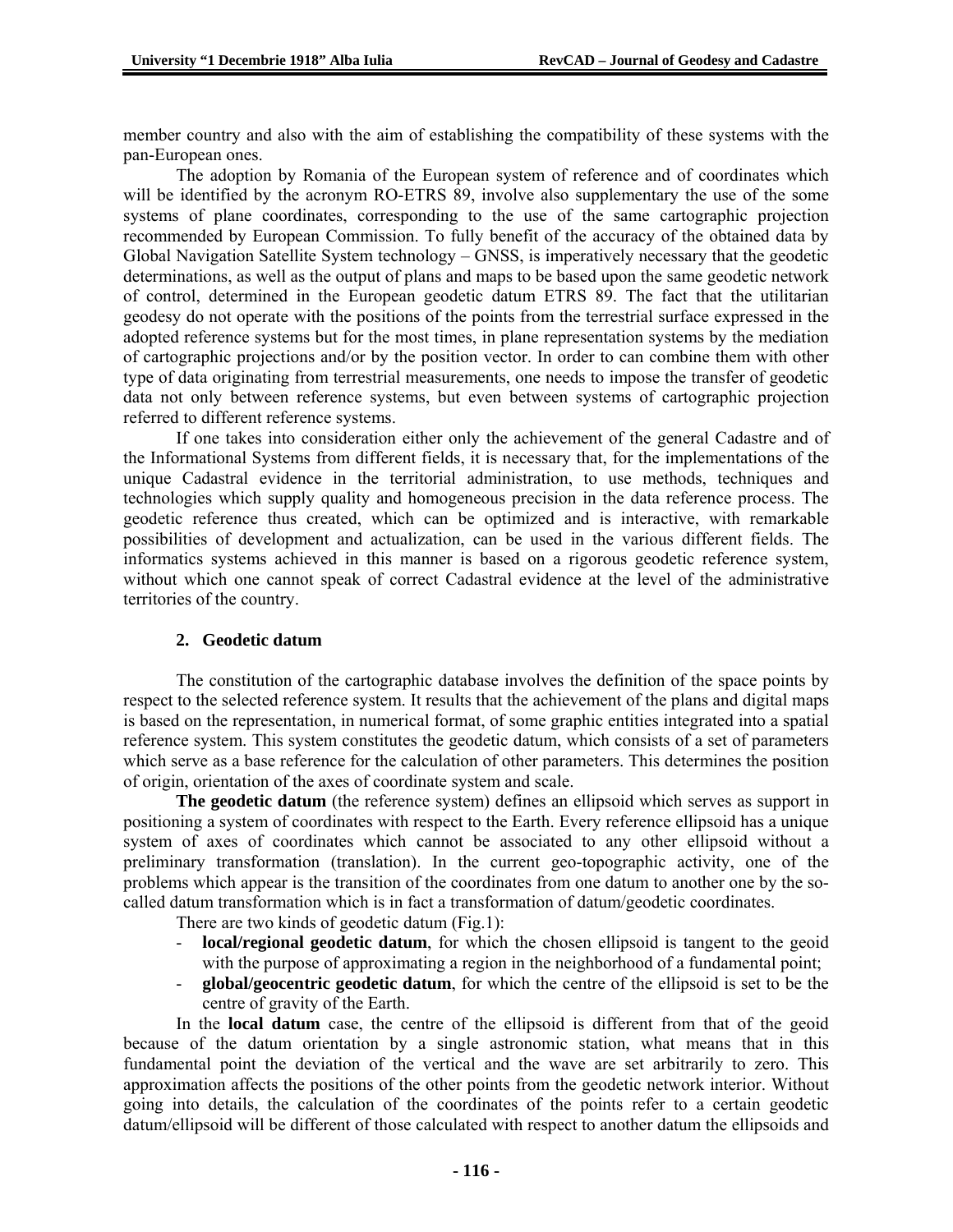their orientation with respect to the centre of gravity of the Earth are different. The relative rotation of the reference systems and the differences of scale make impossible the calculation/transition from an ellipsoid to another one. Since 1951 Romania used the geodetic datum given by the Krasovski ellipsoid 42, which is a local datum.

Apart from the local geodetic datum, **the global/geocentric** one, characterized by a reference ellipsoid, is chosen so that the geoid, as a whole, to be approximated in optimal conditions (Fig.1).



The origin of the system of axes is taken in the centre of the Earth; the OZ axis is directed towards the North pole, which corresponds to the BIH direction of the Conventional Terrestrial Pole at 1984 epoch; the OX axis is the intersection of the meridian plane of reference with the Equatorial plane of reference passing through origin, O, and which is perpendicular to the OZ axis; the OY axis is orientated to the right in the equatorial plane of reference, being perpendicular on OX axis.

Such a geocentric datum is the geodetic model of the Earth known by the acronym WGS 84, which has been determined using specific data, technical and satellite technologies. The origin and orientation of the axes of coordinates are defined using the  $(X, Y, Z)$  coordinates of five monitoring stations. At the definition of the system WGS 84 as a complex model of datum, besides the form and dimensions of the ellipsoid, one needs to add a number of physical parameters which, together with those geometrical ones, constitute the set of the main parameters of the global geocentric reference system: the great semi-axis, geometrical flattening, the gravitational constant of the Earth, and the angular velocity of the Earth. For the same WGS 84 system, the secondary parameters are the geometrical and physical constants coming from the main parameters and defining the model of the gravitational field of the Earth. The WGS 84 ellipsoid is defined as the equipotential geocentric ellipsoid on whose surface, the value of the potential gravitation is the same at every place. For this reason, it is useful not only as reference for the horizontal and vertical surfaces or for the determination of the geometrical figure of the Earth, but it also establishes the reference surface for the normal gravity of the Earth. In this manner, the geoid is a particular equipotential surface of the gravitational field of the Earth, which is connected by the mean surface of the seas and oceans. The GPS determination is performed in the global datum defined by WGS 84 ellipsoid. The parameters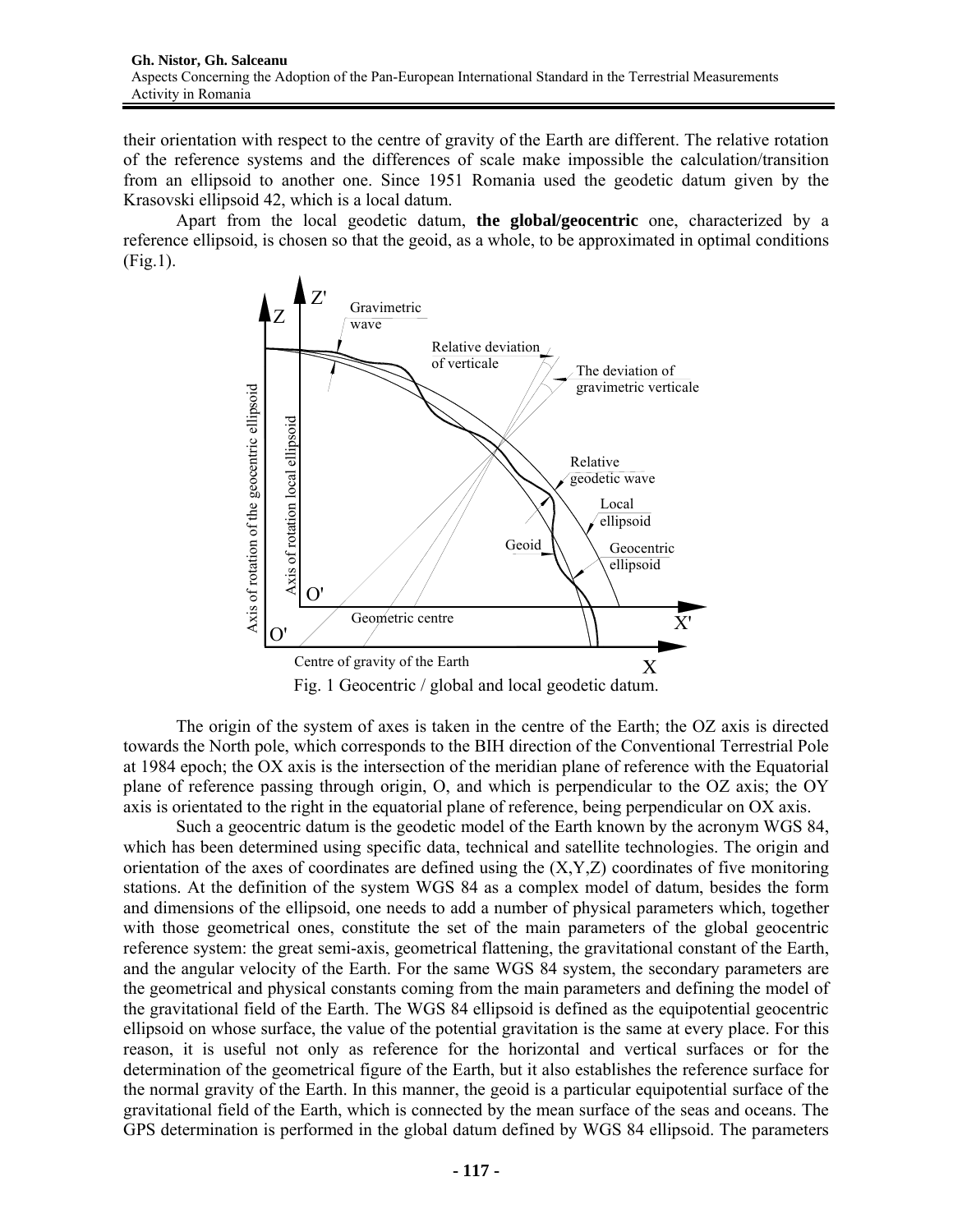which define the spatial geocentric datum are represented by three constants of the position of the origin of the system of coordinates, by three spatial orientations of the axes, by a scale factor, and by the two parameters which define the form and the dimension of the ellipsoid. These parameters represent the base of the achievement of the Terrestrial Reference Frame – TRF, which contains all the reference points, necessary to supply data and includes the possibility to determine the coordinates in datum of other points of unknown coordinates and which contain errors. The practical achievement of ITRF 89 was achieved in 1989 (Fig.2).

Considering the need to achieve the European Geodetic Reference System – EUREF, as a high precision system for the terrestrial and cartographic measurements, it was decided that EUREF be based on the ITRS 89 networks. A number of 35 European positions have been selected, apart from the ITRF 89 solution, as a set of fundamental coordinates which define EUREF. Because the number of stations in different countries was insufficient, the use of the differential GPS satellite technical was decided, in order to obtain solutions by interpolating from the base stations and in order to thicken the European Network ETRF 89. The European Network uses the GRS-80 ellipsoid, identical with WGS-84, with an accuracy of millimeters.



Fig. 2 The system of the special coordinates ellipsoidal  $(\varphi, \lambda, h)$  and cartesian (X,Y,Z).

The spatial positioning of the points is achieved by a Cartesian system of rectangular coordinates, defined by the origin of the system of axes and directions of the axes of coordinates X,Y,Z. All these are referenced to the surface of the adopted ellipsoid.

Each adopted ellipsoid used as reference has a unique set of axes of coordinates and a proper system of Cartesian coordinates which cannot be associated to another ellipsoid without prior transformation, using precise relations of correspondence. Thus, the transition from the geodetic system of ellipsoidal coordinates  $(B,L,h)$  to the geocentric Cartesian system  $(X,Y,Z)$  and inversely is assured.

A reference system establishes the connection between the system of coordinates and the Earth so that each point or subject situated on the terrestrial surface, air or water is uniquely positioned by their coordinates.

**The vertical/altimetric datum** is defined by a single point, represented by a leveling mark placed at sea level. This datum is used in order to create an elevation/altitude system. The transformation of this system consists in adding of a constant value to all points. **The vertical**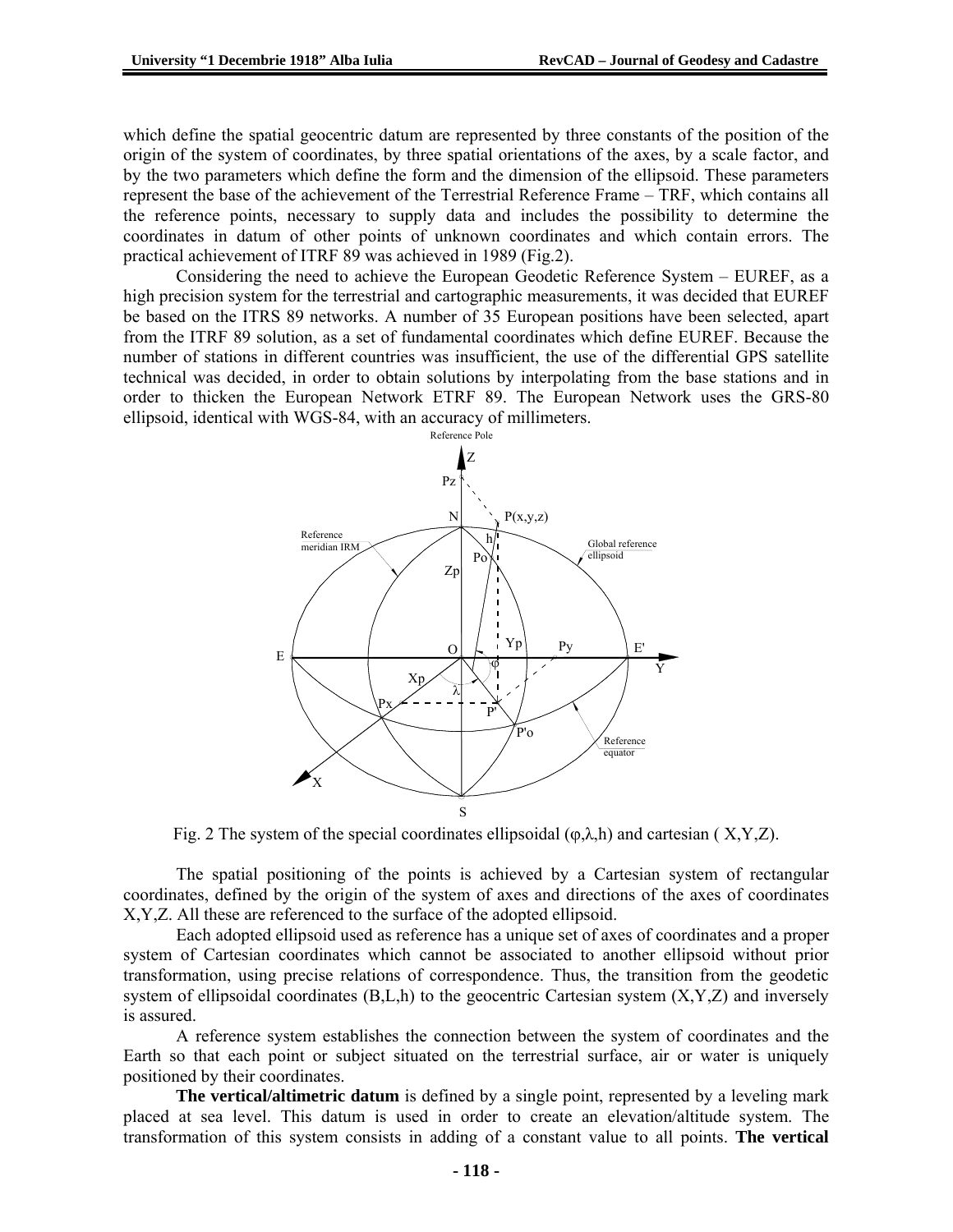**datum** describes the connection between the elevation of the points referred to the gravity and the Earth. One must note that the elevation of points with respect to the reference ellipsoid is treated as they are referred to the ellipsoidal three-dimensional system from the geodetic datum.

In Romania, the vertical datum is defined by the elevations of the points determined with respect to the surface of the geoid taken as reference, in comparison with a reference mark set on the Black Sea shore.

Recognizing the potential of the spatial geodetic technical, in particular that of the Global Navigation Satellite System GNSS in setting up of a modern and precise network of continental reference in Europe, the European Terrestrial Reference System, ETRS 89, was implemented. To maintain ETRS 89, the permanent network EUREF which covers the European continent with permanent stations well distributed territorially was created. The above mentioned stations are integrated into EPN (EUREF Permanent Network), ensuring thus the permanent and precise measurements using GNSS receivers, warranting the efficiency and quality through data colleted over a long period of time. In addition, these stations contribute to the thickening of GNSS network and to the achievement of the International Terrestrial Reference System used to monitor the tectonic deformations.

As mentioned before, **the European Terrestrial Reference System ETRS 89** coincides with **the International Terrestrial Reference System ITRS** at the 1989 epoch in which O is fixed on the stable part of the Euro-Asian continental plate for GIS geo-reference and for geo-cinematic determinations.

**The European Vertical Reference System EVRS 2000** represents a reference system, static on height. ETRS 89 ensures a three-dimensional geocentric positioning with a precision at the level of millimeters and is a unique and homogeneous reference system for the entire Europe, while EVRS 2000 ensures the same thing for the vertical positioning. Bath systems have been recommended as basis for geo-reference in Europe by the European Commission for spatial planning of integration politics and the evaluation of the states which will adhere as are already integrated into European Union (Romania's current situation).

## **3. Aspects concerning the adoption of the new Reference and Coordinates System ETRS 89 in Romania**

At present, considering Romania's admission into the European Union, inter-governmental organizations in Romania which include representatives of Cadastre Agency, the topographic services of the Army, spatial agencies, have made remarkable efforts towards checking the results on the chart working on the basis of a single national system. These efforts involve significant and close collaboration with international organizations in the field: EUREF, Euro Geographic, etc. The reasons for these efforts are bounded by **the adoption by Romania of the Reference System and of Coordinates ETRS 89 and of the European Vertical Reference System EVRS 2000**. The differences exist at present and create an incompatibility situation of data which can hardly be solved from a technical point of view.

The replacement of the **Krasovski 42 geodetic datum**, used in Romania since 1951 by **the Reference System and of Coordinates ETRS 89**, under **the name RO-ETRS 89,** is supported by the following reasons:

- The of Krasovski 42 geodetic datum is a local datum distorted with respect to the global European geodetic datum ETRS 89 due to the fact that the position and orientation of the reference ellipsoid differ from those of the geoid.
- The present datum is a local/regional datum. Consequently, the centre of the ellipsoid is different from that of the geoid, the ellipsoid being tangent to the geoid in the point established as the origin (Pulkovo). Also, the orientation of the datum is obtained with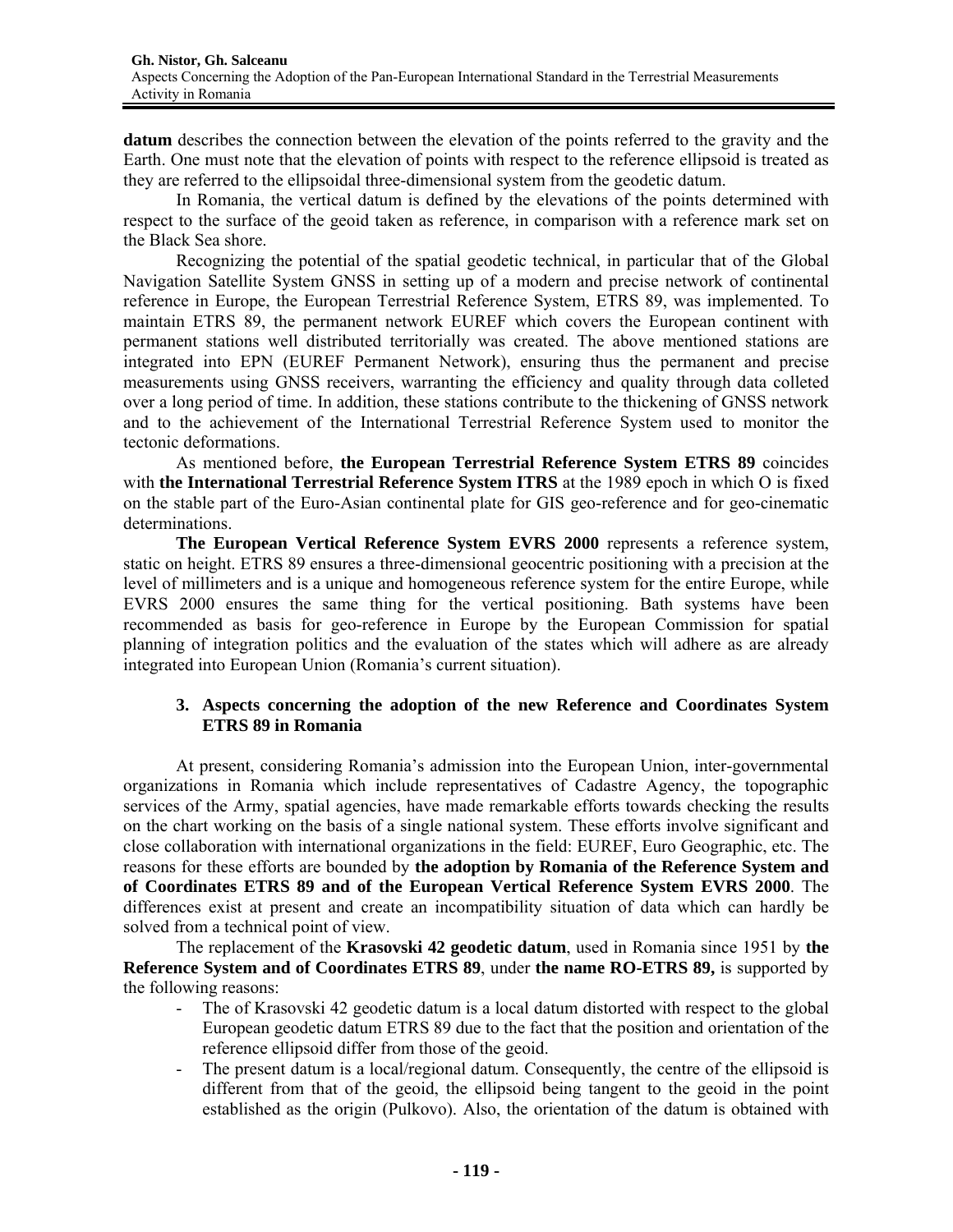reference to a single astronomic station, with negative consequences on the precision of the determination of the geodetic points.

- Because in the point of tangency the deviation of the vertical and the wave of the geoid are arbitrarily considered to be zero, the position of the other points of the geodetic network are negatively affected. The geodetic geographic coordinates on the ellipsoid of the points will be different from the astronomic coordinates on the geoid, and these differences are also extended to the Cartesian coordinates.
- The astronomic geodetic orientation has a significant disadvantage, namely the fact that the deviations of the vertical are relative, depending on the position of the ellipsoid with respect to the geoid. Therefore, the astronomic-geodetic deviations of the vertical depend on the specific geodetic datum and on the use of the geodetic data which are limited to relatively small areas.
- The particular position of the ellipsoid with respect to the geoid, constraints that the decrease of the angles and distances to the ellipsoid to be dependent on this position.
- Due to the above mentioned two remarks, the calculation of the coordinates of the points with respect to a geodetic datum will be different from that determined using another geodetic datum.
- Irrespective of the precision of the individual datums, there is no possibility to exactly calculate the distance and azimuth between two different reference systems and coordinates.
- Without going into details, data obtained in a local geodetic datum (e.g. Krasovski 42) are incompatible with the correspondent data from a geocentric datum (e.g. ETRS 89), because of the initial orientations of the two datum. One can assert that the transformation of the data obtained with the Global Navigation Satellite System (GNSS) will results with a high precision in the European System ETRS 89, but will be distorted with respect to the data obtained within the local datum Krasovski 42. For this reason, the geodetic determinations and the output of the plans and maps must be based on the same control network, determined in the European geodetic datum.
- The new Reference and Coordinates System (which will be adopted in Romania) will be identified by the acronym RO-ETRS 89. This one will consist of the geocentric geodetic datum ETRS 89 based on the ellipsoid GRS 80 and the system of ellipsoidal/geodetic coordinates. Its description is made according to the international standard ISO 19111.

At present, **Romania uses the Stereographic Projection 1970** for the geodetic plans and maps used in the national economy. According to the International Standard, this one can be defined as the Stereographic Reference System of coordinates 1970, formed by the Krasovski 42 geodetic datum (based on Krasovski 40 ellipsoid) and the stereographic system of plane coordinates 1970. The **adoption of the European System ETRS 89, and named RO-ETRS 89**, requires the transformation of coordinates of geodetic points from the local datum into the pan-European global datum. A certain amount of differences representing the distortions between the datums exists between the two sets of coordinates. The guarantee of the compatibility between the two systems can be achieved by adopting a model of transformation of the coordinates, which will include a data distortion model corresponding to the relatively small size of the Romanian territory.

## **4. The integration of the new Reference and Coordinates System in Romania: RO-ETRS 89**

Romania achieved an important step in the rehabilitation, modernization and integration of its National Geodetic Network into the European Reference Network – EUREF, creating thus the possibility of adopting the new system RO-ETRS 89. In this respect, a number of five stations from the National Network of Permanent GPS Stations RN-SGP, and light other stations from the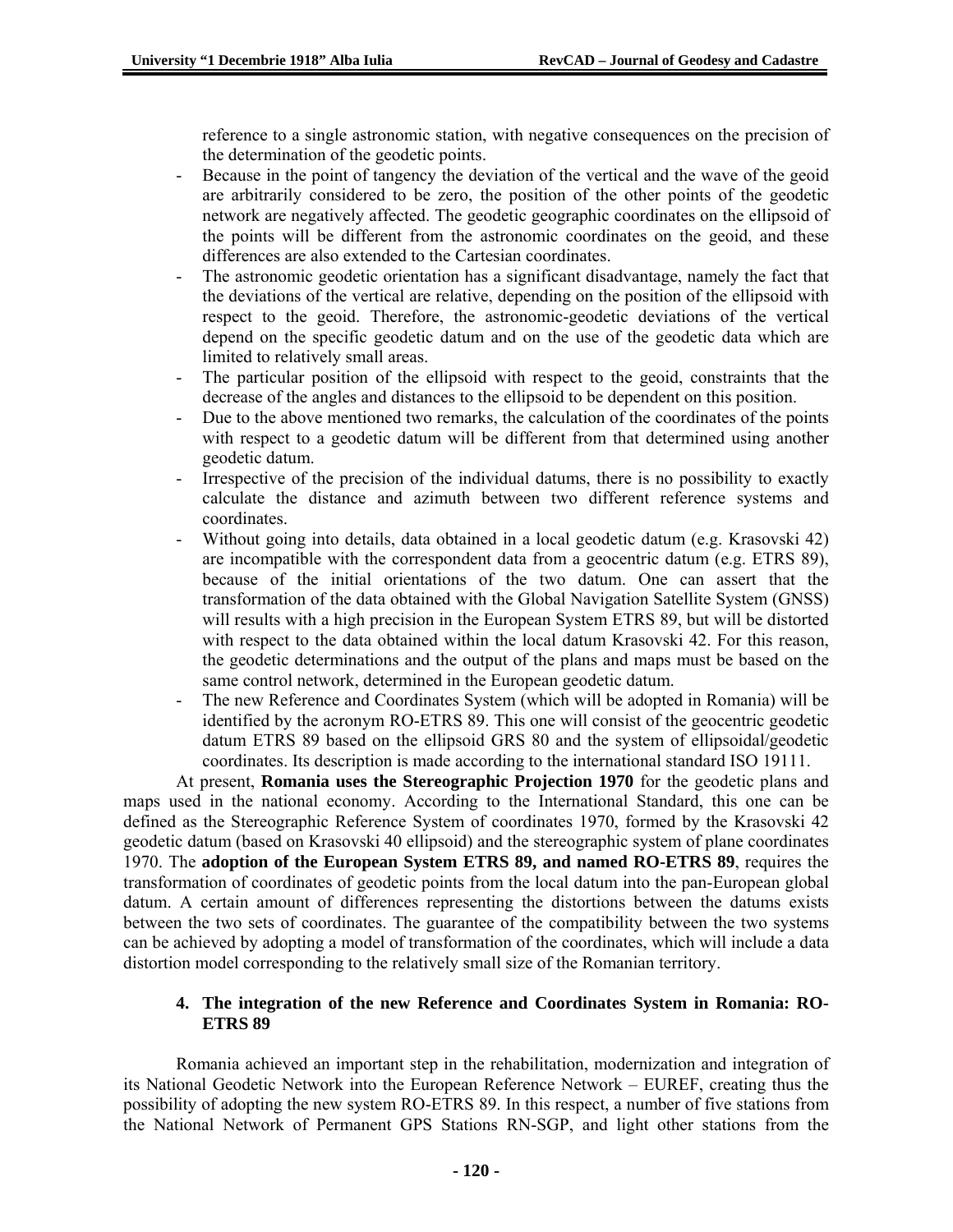Reference European Network – EUREF have been integrated. These 13 stations from National Geodetic Network of Permanent GPS Stations – also known as the National Geodetic Network of class A, are determined with  $\pm 1$ cm accuracy on the three spatial components. Also, the network of class B, composed of 306 points, was achieved. Of these points, 86 are common points within the classical network of triangulation, while the other 220 are new points, with  $\pm$ 2cm precision. The common points in the two geodetic datums, Krasovski 42 and ETRS 89, uniformly distributed on entire surface of the country, ensure the operation of transformation of the coordinates from the Reference and Coordinates System Stereographic 70 to the new system RO-ETRS 89, ensuring thus the change of spatial data between Romania and other European Union countries. The network of class B ensures a density of 1 point per 720 km2. At present, work is performed on the network of class C with  $\pm 3$  cm precision, which is planned to include 4750 points in order to ensure a density of 1 point per 50  $\text{km}^2$ .

The higher density geodetic network representing the network of thickening of class D with  $\pm$ 5 cm precision and the network of elevation of class E, having  $\pm$ 10 cm precision, can be determined as 2D or 3D network using both the classical measuring technology and GPS technology. The thickening of the National Geodetic Network using GPS technology for the purpose of implementing and modernizing the RNG-GPS materializing on the ground the points, including also points from the old state triangulation networks, will enable the use of satellite technologies in the geodetic, photogrammetric, cadastral and cartographic works. During the transition period, these works will be also performed using the Stereographic Reference and Coordinates System 1970.

The quotation of the materialized points on the ground in the system known as Black Sea 1975 will enable the 3D transformation of the coordinates from the pan–European system ETRS 89 into the Stereographic System 70 and vice-versa. There will be a possibility to determine the waves of the geoid based on the differences between the normal and ellipsoidal quotations determined by the satellite system. In parallel, **the necessary conditions for the adoption by Romania of the new European Vertical Reference System EVRS 2000**, by thickening this one at national territory with the new gravimetric and of levelling, will be achieved.

For analogical or digital representations at mean or high scales, **Euro Geographics has adopted the Universal Transversal Projection System Marcator UTM**. The projection system used at present in Romania is STEREO 70. Therefore, if one desire the use of the referred points on cartographic outputs elaborated in Romania, he must transform the positions of these points into STEREO 70 system positions by changing the reference. If one desire the use of same cartographic information in European/international system, it w**ill be necessary to transform this information into the projection system UTM, modifying the reference ellipsoid.** 

#### **5. Conclusions**

The official adoption by Romania of the pan-European Reference and Coordinates System recommended by European Commission faces legislative difficulties and problems related to the limited technical equipment, material and human resources. For this reason, the National Agency of Cadastre and Real Advertising – NACRA - proposed several steps in order to prepare the official adoption of the new ellipsoidal Reference and Coordinates System ETRS 89. As this system cannot satisfy the multiple needs of practical activity in terrestrial measurements, the supplementation of the ellipsoidal system with plane the Reference and Coordinates System has been imposed. This system comprises three kinds of cartographic projections: for the statistical analyses and visualization (ETRS-LAEA), for pan-European conformal maps at a scale less than or equal to 1:500000 (ETRS-LCC) and for maps at scales greater than 1:500000, middle and great (ETRS-TMzn).

For the transition period the following steps are taken into considerations: